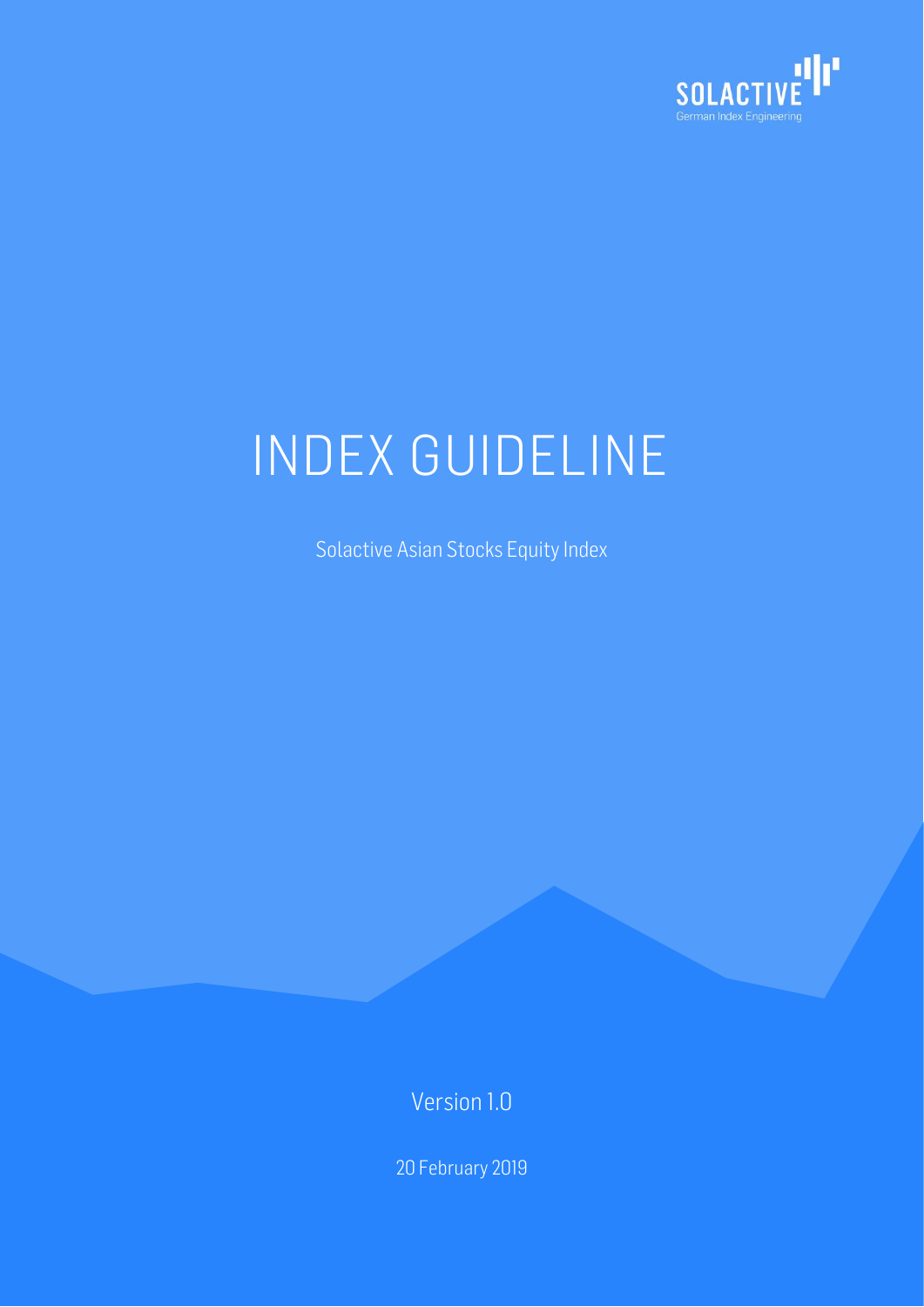### TABLE OF CONTENTS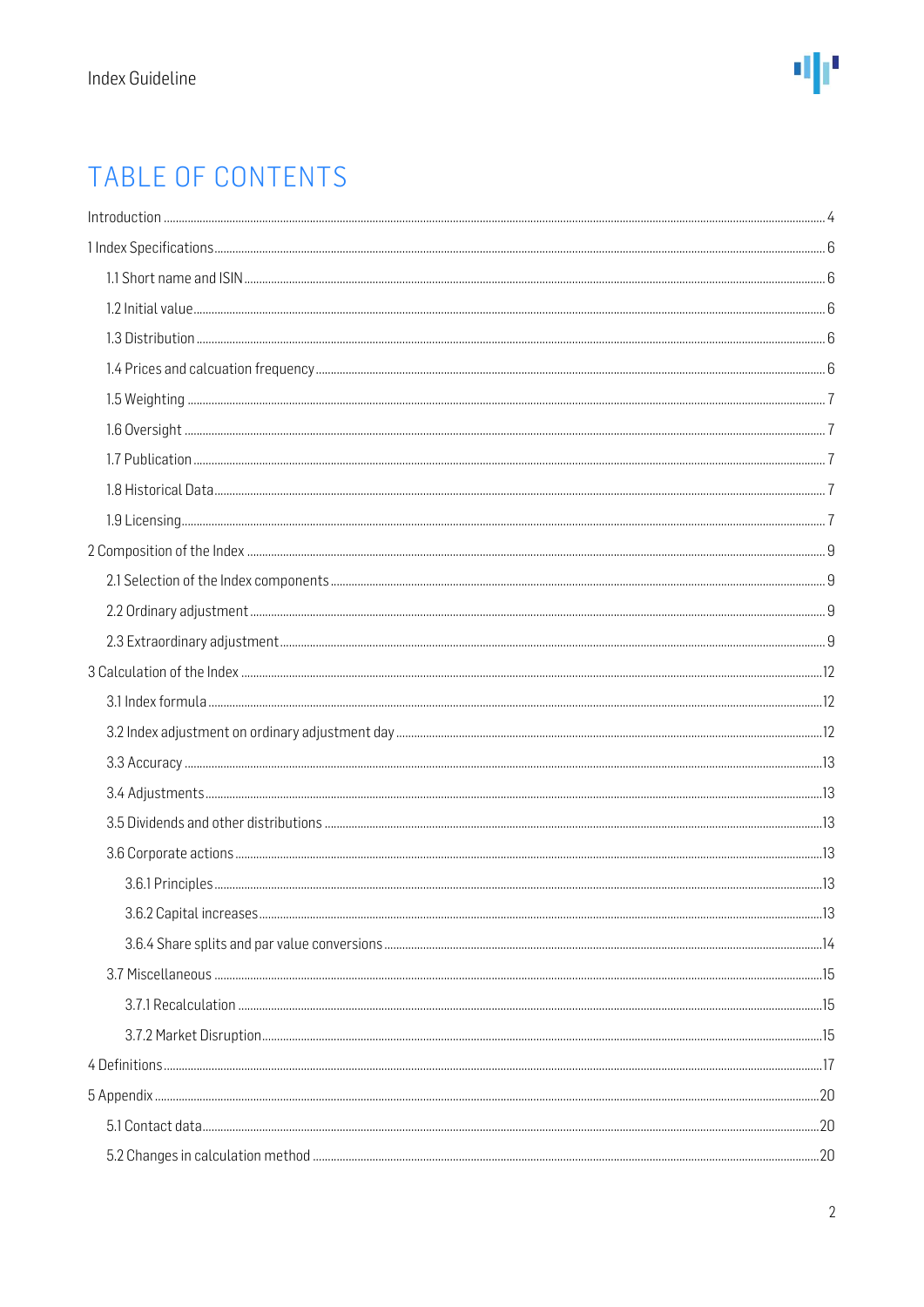Introduction

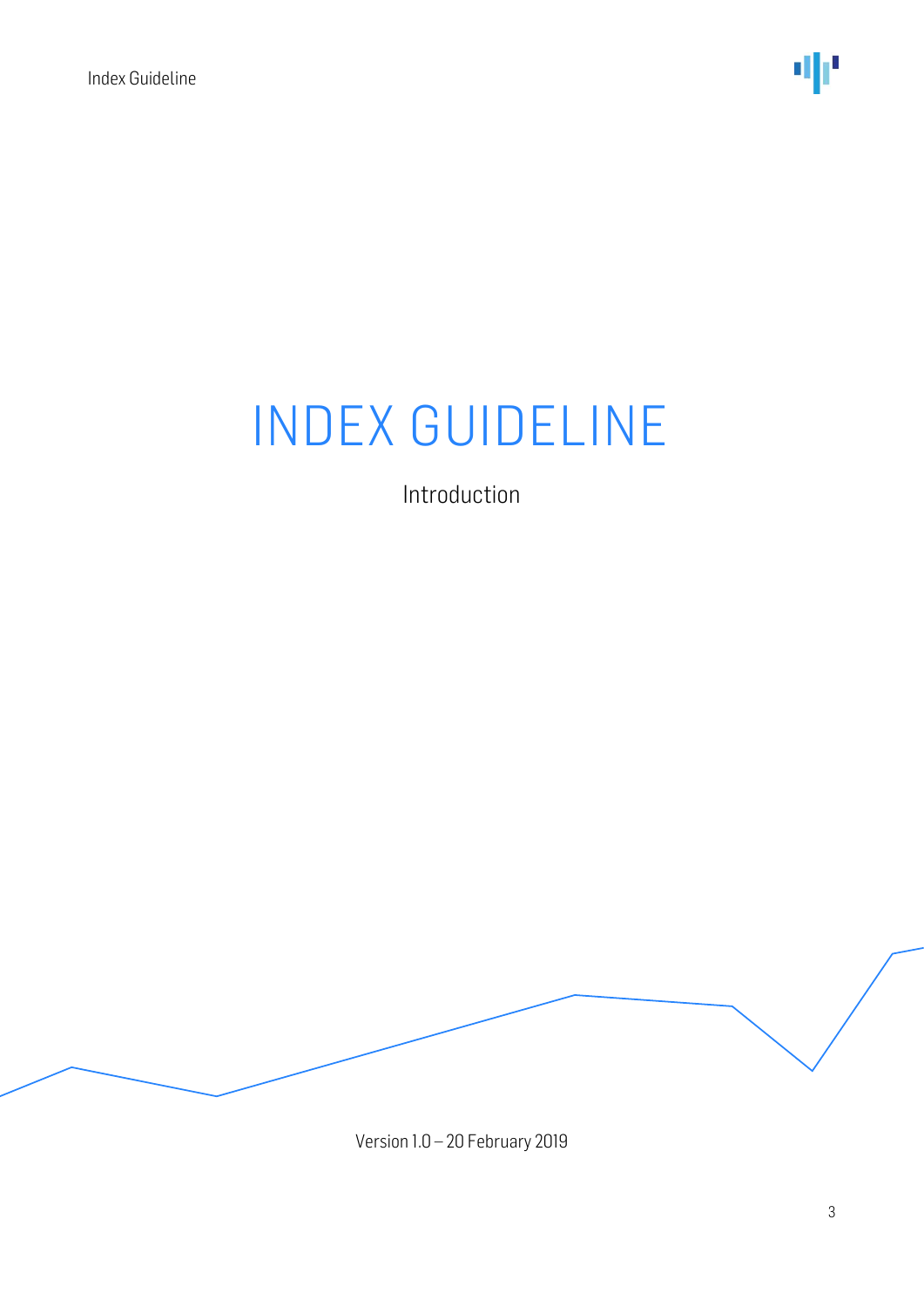## <span id="page-3-0"></span>INTRODUCTION

This document (the "Guideline") is to be used as a guideline with regard to the composition, calculation and maintenance of the Index. Any changes made to the Guideline are initiated by the Committee specified in Section 1.6. The Index is calculated and published by Solactive AG. The name "Solactive" is trademarked.

It contains the underlying principles and rules regarding the structure and operation of the Solactive Asian Stocks Equity Index (the "Index"). Solactive AG shall make every effort to implement the applicable regulations. Solactive AG does not offer any explicit or tacit guarantee or assurance, neither pertaining to the results from the use of the Index nor the Index value at any certain point in time nor in any other respect. The Index is merely calculated and published by Solactive AG and it strives to the best of its ability to ensure the correctness of the calculation. There is no obligation for Solactive AG – irrespective of possible obligations to issuers – to advise third parties, including investors and/or financial intermediaries, of any errors in the Index. The publication of the Index by Solactive AG does not constitute a recommendation for capital investment and does not contain any assurance or opinion of Solactive AG regarding a possible investment in a financial instrument based on this Index.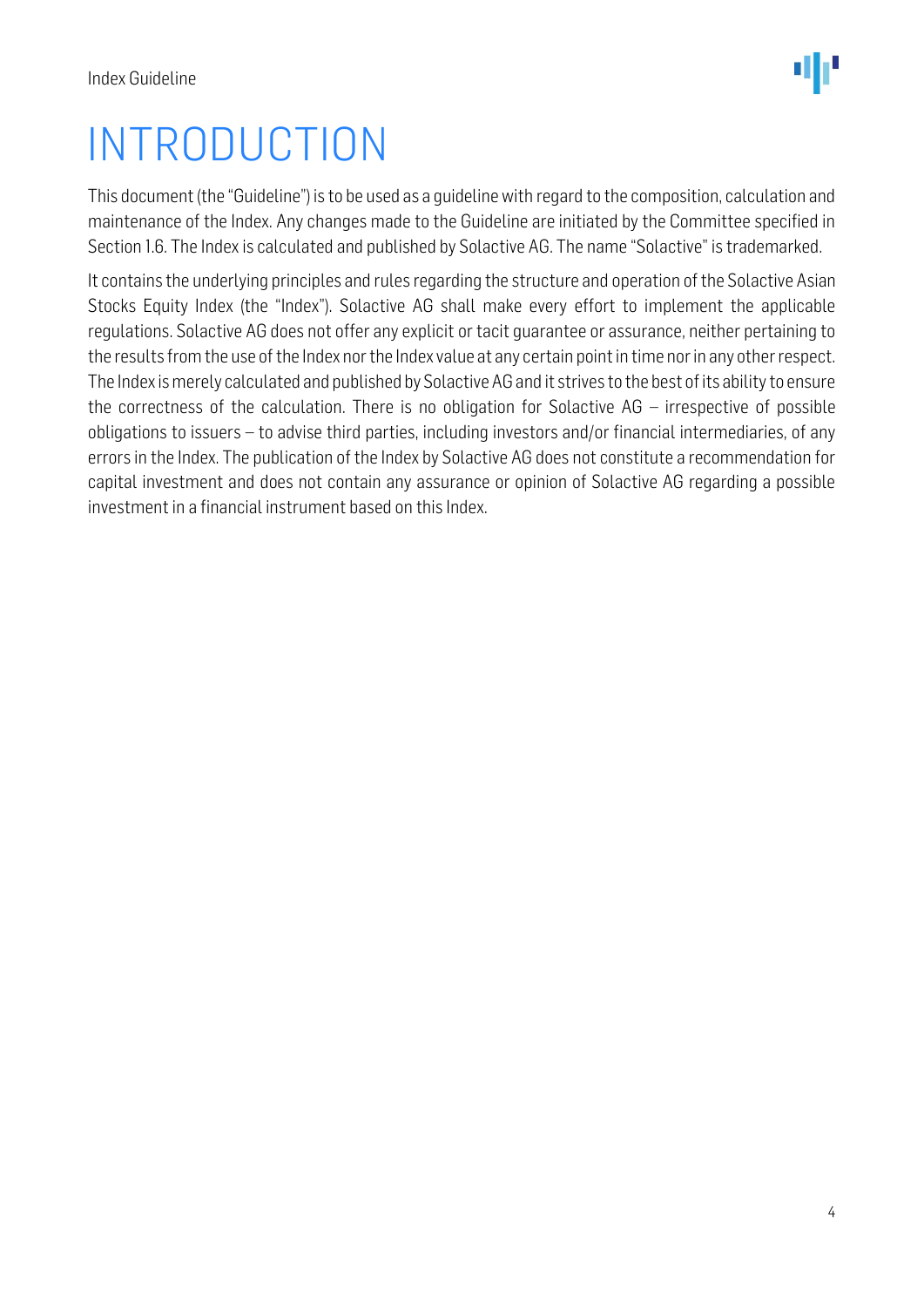Index Specifications

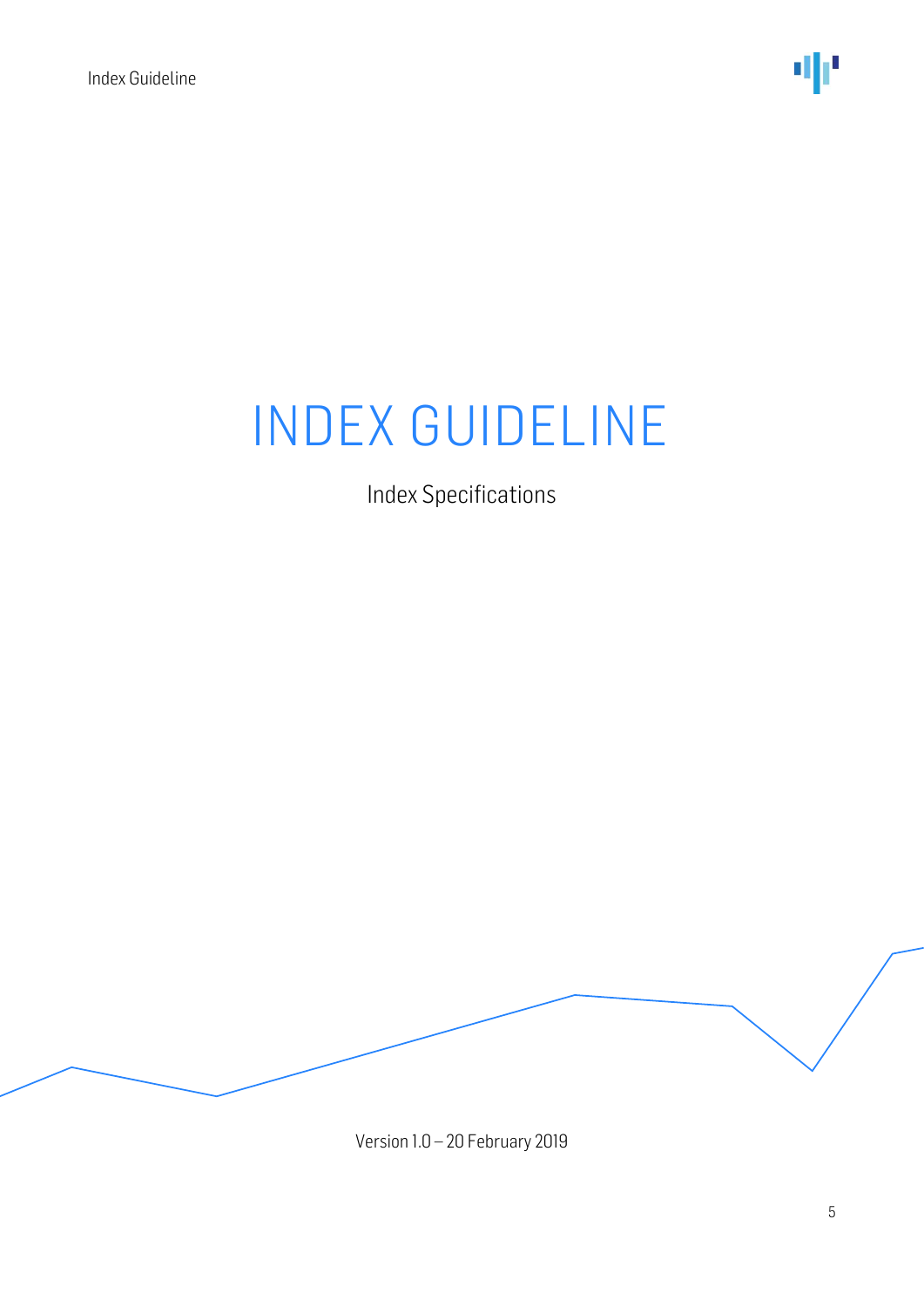

## <span id="page-5-0"></span>1 INDEX SPECIFICATIONS

- $>$  The Solactive Asian Stocks Equity Index (the "Index") is an Index of Solactive AG and is calculated and distributed by Solactive AG.
- $>$  The Index intends to track the price movements of a portfolio of 18 given Asian securities.
- $>$  The Index is a Price Return Index, which does not take cash and special cash dividends into account.
- $>$  The Index is published in USD.

### <span id="page-5-1"></span>1.1 SHORT NAME AND ISIN

The Index is distributed under ISIN DE000SLA71H0; the WKN is SLA71H. The Index is published on Reuters under the code .SOLASEI and on BBG under the code SOLASEI Index.

### <span id="page-5-2"></span>1.2 INITIAL VALUE

The initial level of the Index on the close of trading of the 29 November 2011 (the "Start Date") is 1000. Levels of the Index published for a period prior to the 20<sup>th</sup> February 2019 ("Launch Date") have been back-tested.

### <span id="page-5-3"></span>1.3 DISTRIBUTION

The Index is published via the price marketing services of Boerse Stuttgart GmbH and is distributed to all affiliated vendors. Each vendor decides on an individual basis as to whether it will distribute/display the Index via its information systems.

### <span id="page-5-4"></span>1.4 PRICES AND CALCUATION FREQUENCY

The price of the Index is calculated on each Business Day based on the prices on the respective Exchanges on which the Index Components are listed. The most recent prices of all Index Components are used. Prices of Index Components not listed in the Index Currency are translated using spot foreign exchange rates quoted by Reuters. Should there be no current price available on Reuters, the most recent price or the Trading Price on Reuters for the preceding Trading Day is used in the calculation. The daily index closing value is calculated using Reuters/WMCO closing spot rates as at 4pm London time.

The Index is calculated every Business Day from 9:00 a.m. to 10:50 p.m., CET. In the event that data cannot be provided to Reuters or to the pricing services of Boerse Stuttgart GmbH, the Index cannot be distributed.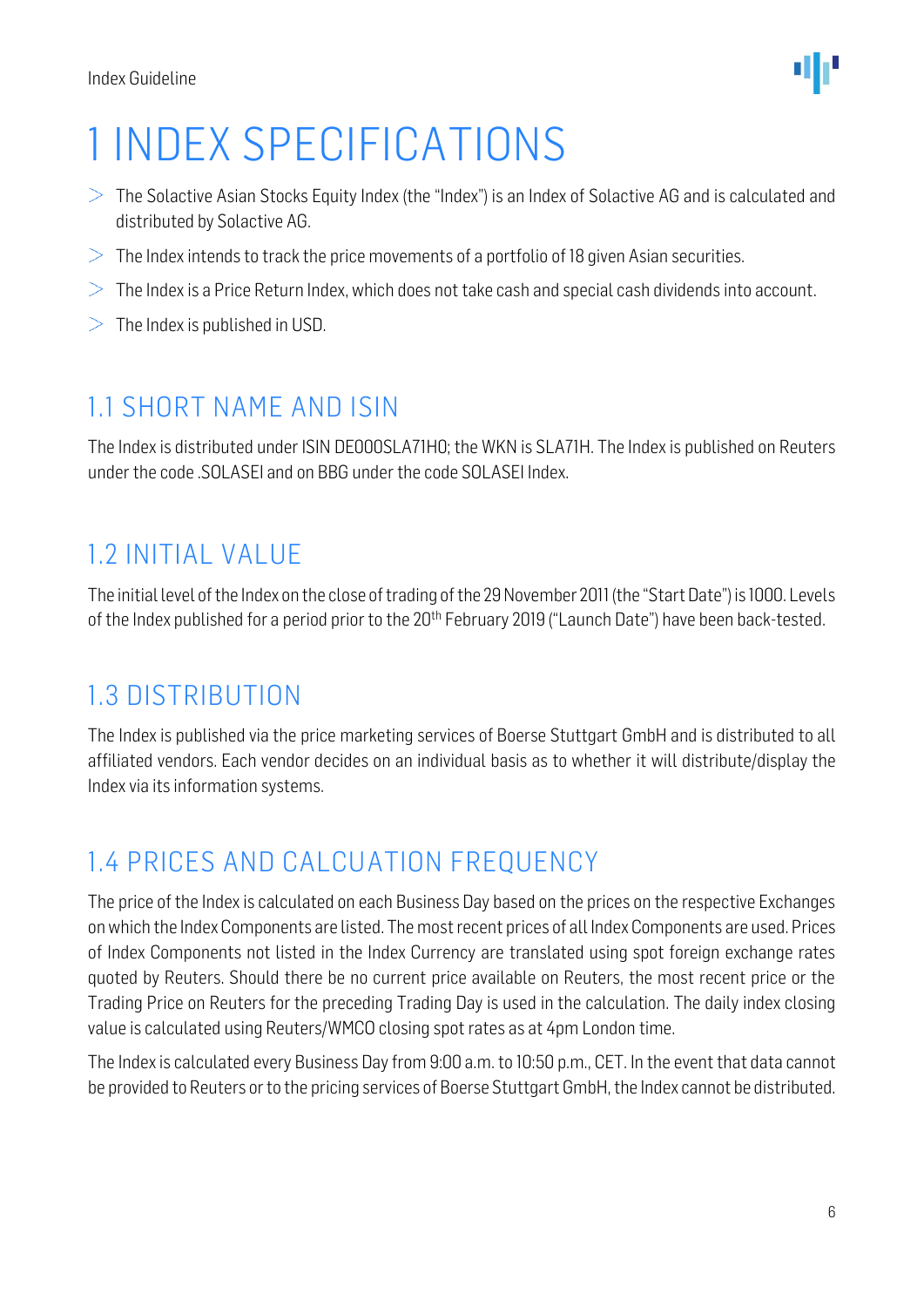### <span id="page-6-0"></span>1.5 WEIGHTING

On each Adjustment Day, the new Index Components are weighted equally.

### <span id="page-6-1"></span>1.6 OVERSIGHT

A Committee composed of staff from Solactive AG (the "Committee" or the "Index Committee") is responsible for decisions regarding any amendments to the rules of the index.

Changes to the Guideline are submit to the Committee for approval.

### <span id="page-6-2"></span>1.7 PUBLICATION

All specifications and information relevant for calculating the Index are made available on the [http://www.solactive.com](http://www.solactive.com/) web page and sub-pages.

### <span id="page-6-3"></span>1.8 HISTORICAL DATA

Historical data will be maintained from the launch of the Index on 20 February 2019.

### <span id="page-6-4"></span>1.9 LICENSING

Licenses to use the Index as the underlying value for derivative instruments are issued to stock exchanges, banks, financial services providers and investment houses by Solactive AG.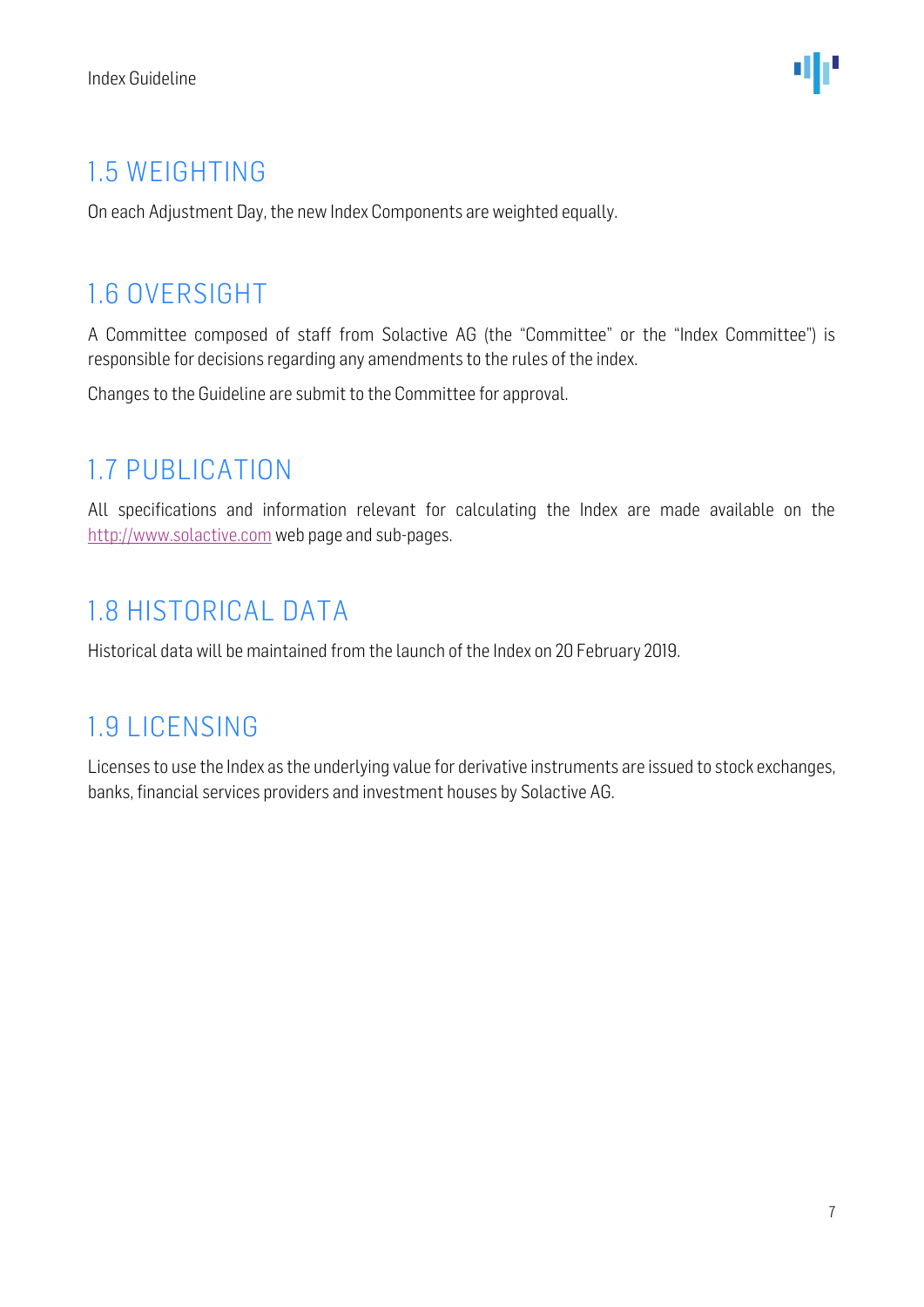Composition of the Index

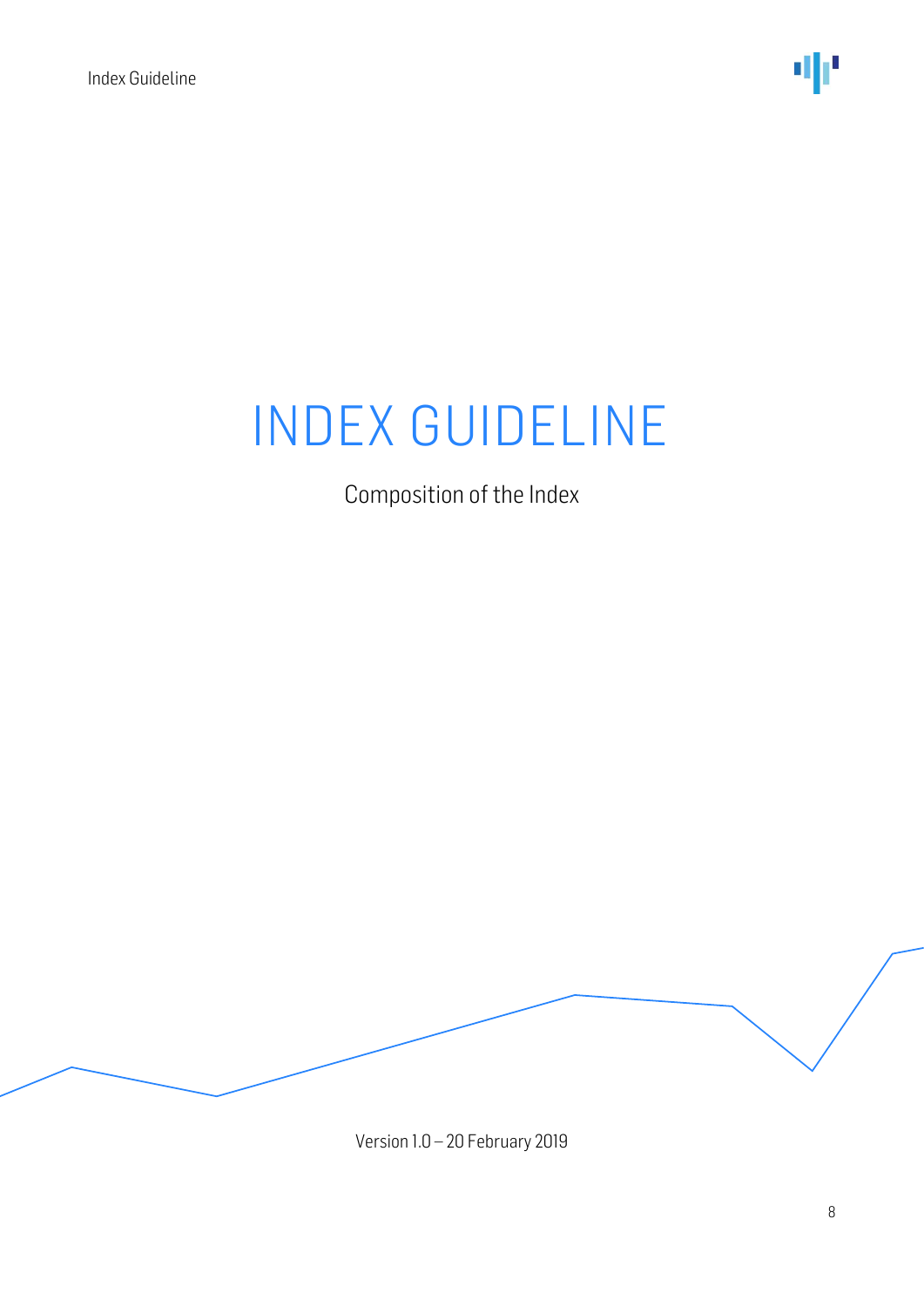## <span id="page-8-0"></span>2 COMPOSITION OF THE INDEX

### <span id="page-8-1"></span>2.1 SELECTION OF THE INDEX COMPONENTS

The composition of the Index is based on the following securities:

| <b>Security Name</b>                      | Security RIC |
|-------------------------------------------|--------------|
| BANDAI NAMCO HOLDINGS INC                 | 7832.T       |
| CELLTRION INC                             | 068270.KS    |
| CHINA RAILWAY CONSTRUCTION CORP LTD       | 1186.HK      |
| CNOOC LTD                                 | 0883.HK      |
| <b>GUANGDONG INVESTMENT</b>               | 0270.HK      |
| HKT TRUST AND HKT LTD                     | 6823.HK      |
| HOYA CORP ORD                             | 7741.T       |
| LG UPLUS (LG TELECOM) CORP ORD            | 032640.KS    |
| Nissan Chemical Corp                      | 4021.T       |
| OTSUKA HOLDINGS CO LTD ORD                | 4578.T       |
| PING AN INSURANCE GROUP CO-H              | 2318.HK      |
| SAMSUNG ELECTRONICS COLTD                 | 005930.KS    |
| SHENZHOU INTERNATIONAL GROUP HOLDINGS LTD | 2313.HK      |
| SK HOLDINGS CO LTD                        | 034730.KS    |
| SONY CORP                                 | 6758.T       |
| TENCENT HOLDINGS LTD                      | 0700.HK      |
| VITASOY INTERNATIONAL HOLDINGS LIMITED    | 0345.HK      |
| YAMAHA CORP ORD                           | 7951.T       |

### <span id="page-8-2"></span>2.2 ORDINARY ADJUSTMENT

The Index is a static basket. The Index will be reweighted back to equal weights after close of business of last business day of the quarter end, i.e. March, June, September, December ( the "Adjustment Day")

### <span id="page-8-3"></span>2.3 EXTRAORDINARY ADJUSTMENT

An extraordinary adjustment, if applicable, is triggered and applied in compliance with the rules set forth in th[e Solactive Guideline for Extraordinary Corporate Actions.](http://www.solactive.com/news/documents/)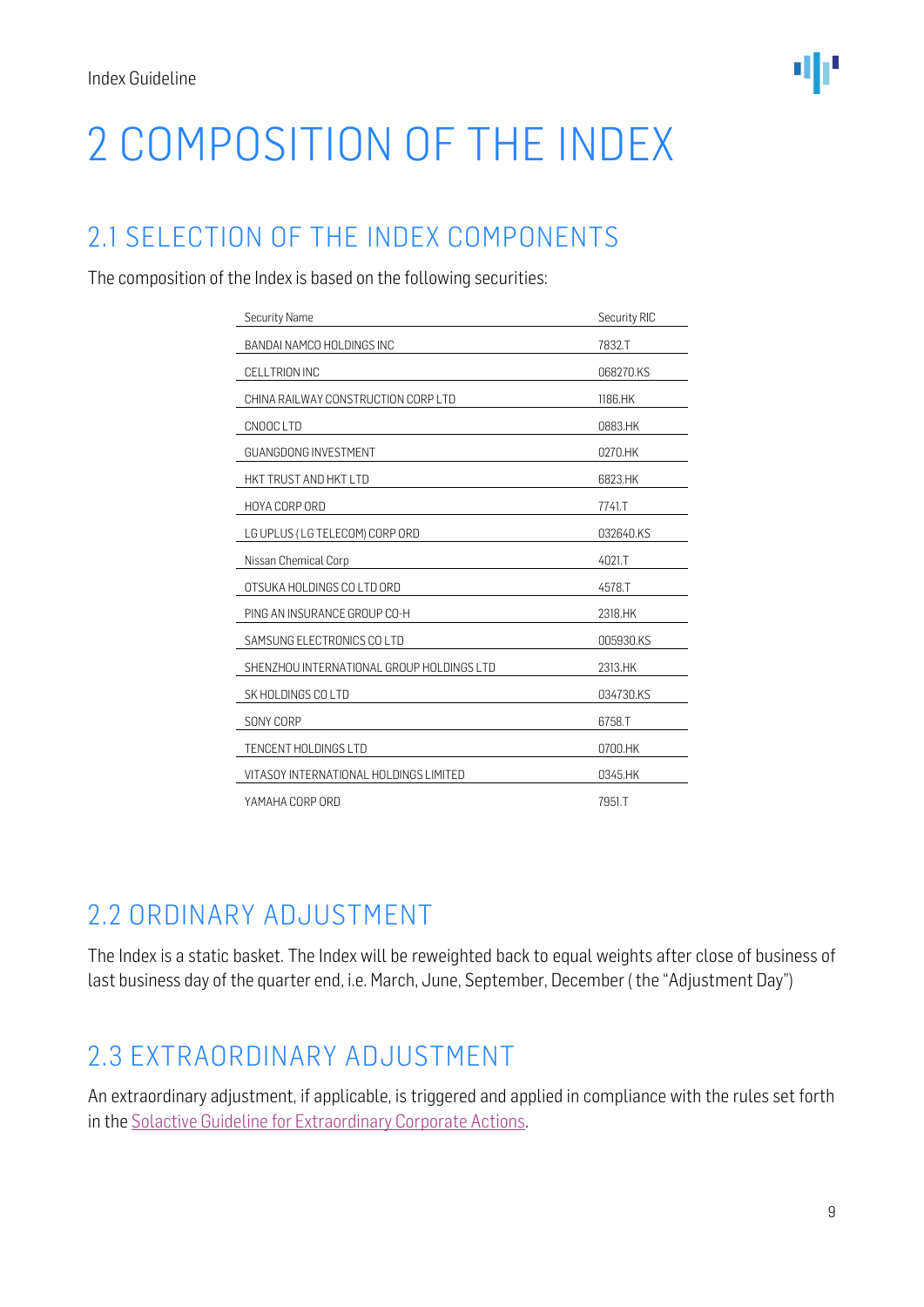For the avoidance of doubt, in case an extraordinary event will occur on the same day the ordinary rebalancing will become effective, the ordinary rebalancing will be applied to the Index first – unless it will be announced differently by Solactive.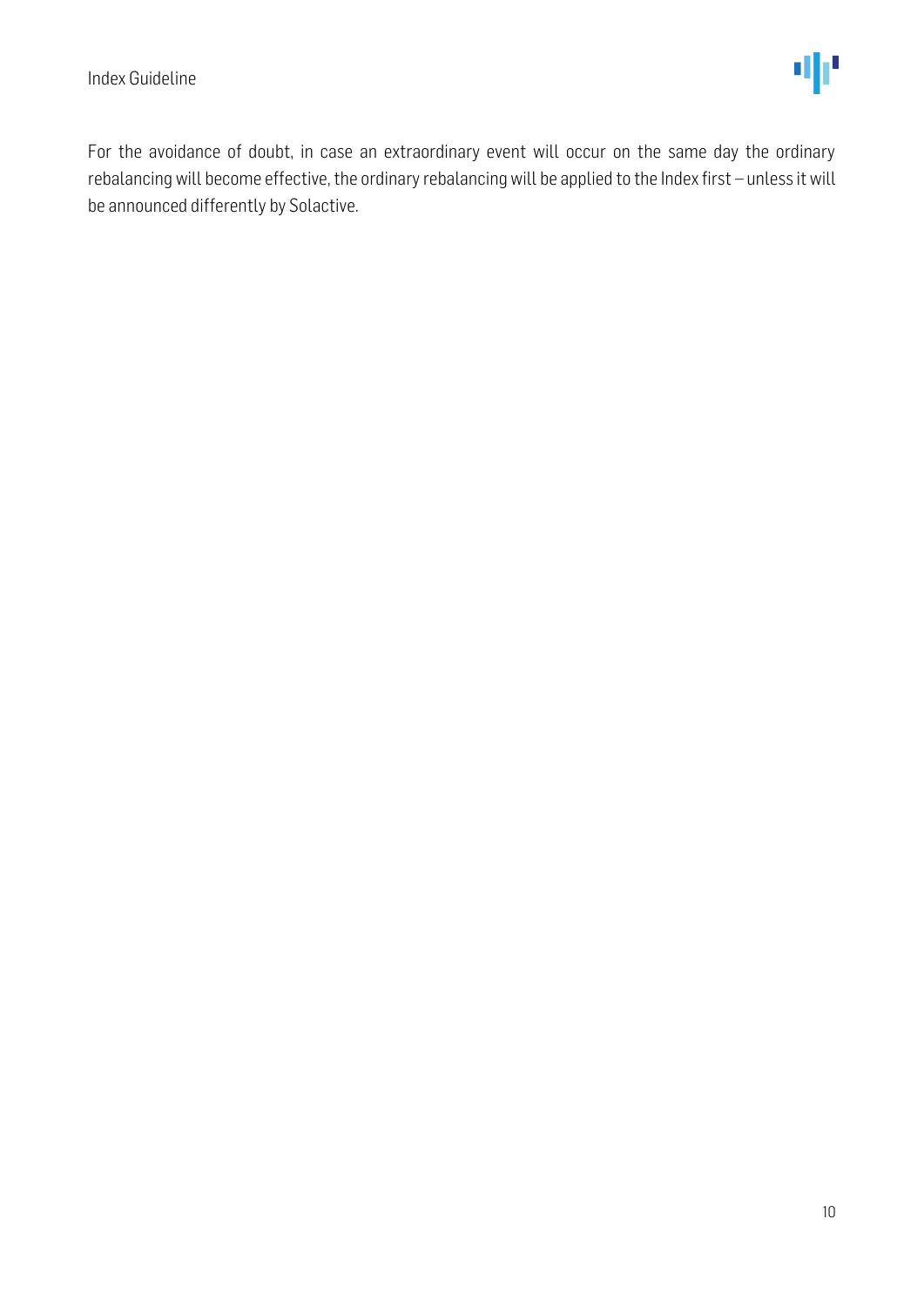Calculation of the Index

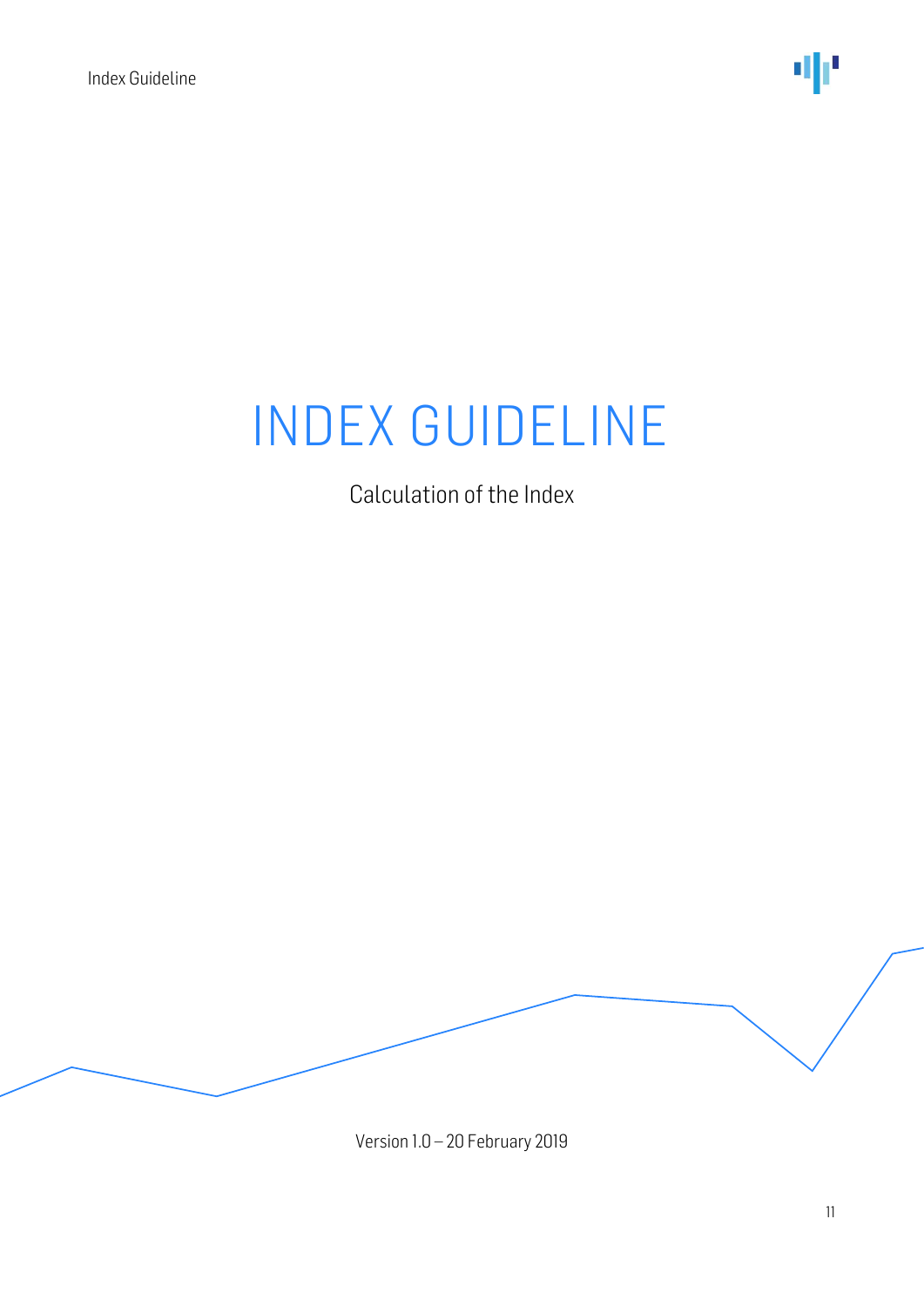## <span id="page-11-0"></span>3 CALCULATION OF THE INDEX

### <span id="page-11-1"></span>3.1 INDEX FORMULA

The Index Value on a Business Day at the relevant time is calculated in accordance with the following formula:

$$
Index_t = \sum_{i=1}^{n} x_{i,t} * p_{i,t} \times f_{i,t}
$$

With:

- $x_{i,t}$  = Number of Shares of the Index Component *i* on Trading Day *t*
- $p_{i,t}$  = Price of Index Component *i* on Trading Day *t* in Index Currency
- $f_{i,t}$  = Foreign exchange rate to convert the Price of Index Component *i* on Trading Day *t* into the Index Currency

For the avoidance of doubt, once the official closing price of an Index Component ion Trading Day tis provided, no other prices are used for this Index Component i. However, for another Index Component i traded on another exchange which might be not closed at this time, still the real-time prices are used for the calculation of the Index. For the closing calculation of the Index official closing prices are used.

### <span id="page-11-2"></span>3.2 INDEX ADJUSTMENT ON ORDINARY ADJUSTMENT DAY

On the Adjustment Day, the number of shares of the new components will be adjusted to reflect the rebalancing fee. This rebalancing fee is deducted quarterly on the Adjustment Day and calculated with the formula below. The rebalancing fee has not been applied in the historical simulation.

Total Rebalancing 
$$
Fee(t_R) = Rebalancing \, Fee \times \left[ \sum_i abs(NW_i(t_S) - W_i(t_R)) \right]
$$

"Total Rebalancing Fee $(t_R)$ " is the Total Rebalancing Fee applied for adjusting the number of shares of the new index components at the Adjustment Day.

"Rebalancing Fee" is 7.8 basis points.

" $NW_i(t_\mathcal{S})$ " is the new weight of an index component determined on the Selection Day, implemented on the close of Adjustment Day.

 $W_i(t_R)$  is the index weight of an index component determined at the close of the Adjustment Day.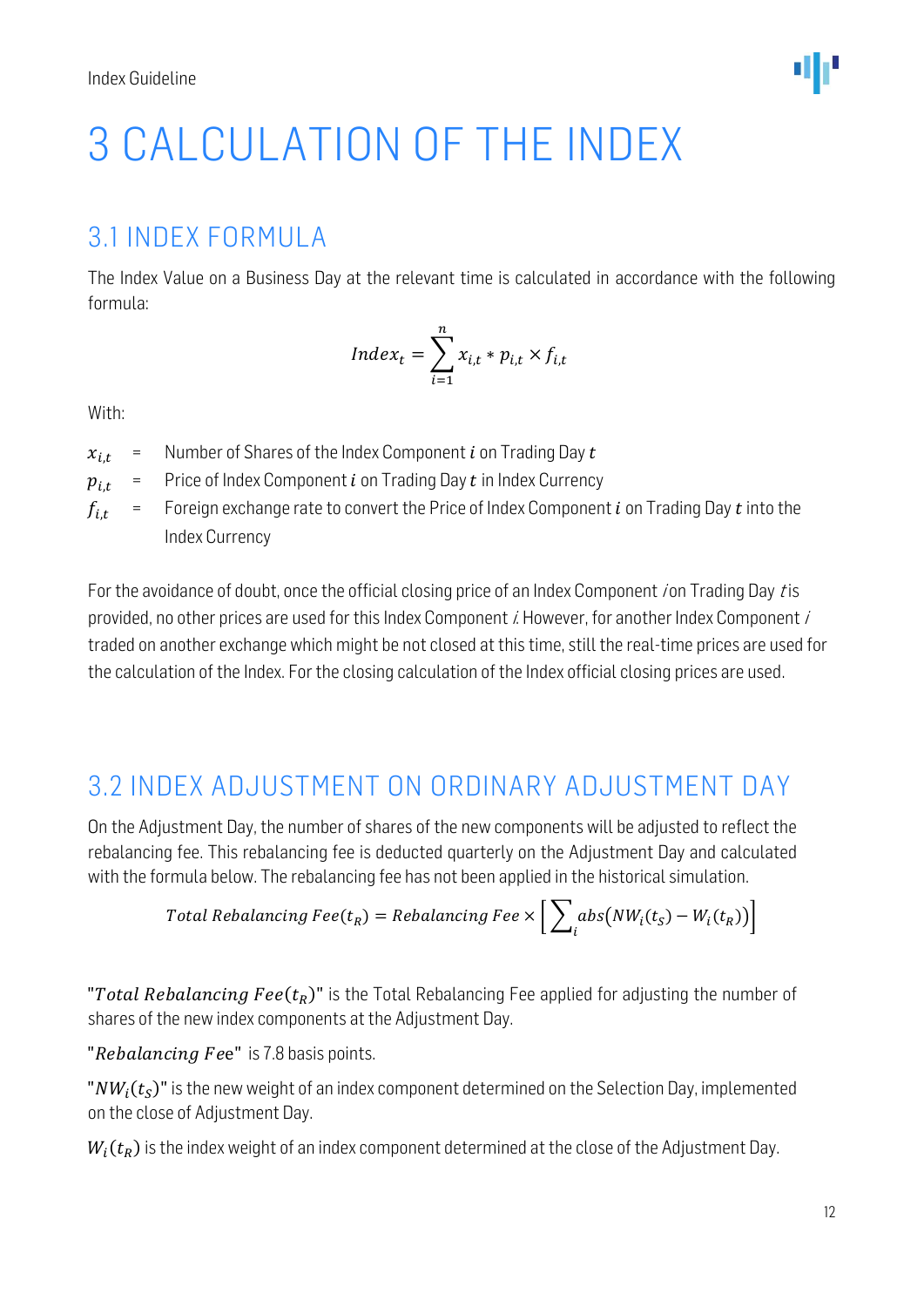### <span id="page-12-0"></span>3.3 ACCURACY

- $>$  The value of the Index will be rounded to 2 decimal places.
- $>$  The Number of Shares of the Index Components will be rounded to six decimal places.

### <span id="page-12-1"></span>3.4 ADJUSTMENTS

Indices need to be adjusted for systematic changes in prices once these become effective. This requires the new Number of Index Shares of the affected Index Component.

Following the Committee's decision, the Index is adjusted for distributions, capital increases and stock splits.

This procedure ensures that the first ex quote can be properly reflected in the calculation of the Index. This ex-ante procedure assumes the general acceptance of the Index calculation formula as well as open access to the parameter values used. The calculation parameters are provided by the Index Calculator.

### <span id="page-12-2"></span>3.5 DIVIDENDS AND OTHER DISTRIBUTIONS

Dividend payments and other cash distributions are not included in the Index.

### <span id="page-12-3"></span>3.6 CORPORATE ACTIONS

#### <span id="page-12-4"></span>3.6.1 Principles

Following the announcement by an issuer of Index Components of the terms and conditions of a corporate action, the Index Calculator determines whether such corporate action has a dilutive, concentrative or similar effect on the price of the respective Index Component.

If this should be the case, the Index Calculator shall make the necessary adjustments that are deemed appropriate in order to take into account the dilutive, concentrative or similar effect and shall determine the date on which this adjustment shall come into effect.

#### <span id="page-12-5"></span>3.6.2 Capital increases

In the case of capital increases (from the company's own resources or through cash contributions) the new Numbers of Shares are calculated as follows:

$$
x_{i,t} = x_{i,t-1} * \frac{p_{i,t-1}}{p_{i,t-1} - rB_{i,t-1}} \quad \text{with:} \quad rB_{i,t-1} = \frac{p_{i,t-1} - B - N}{BV + 1}
$$

13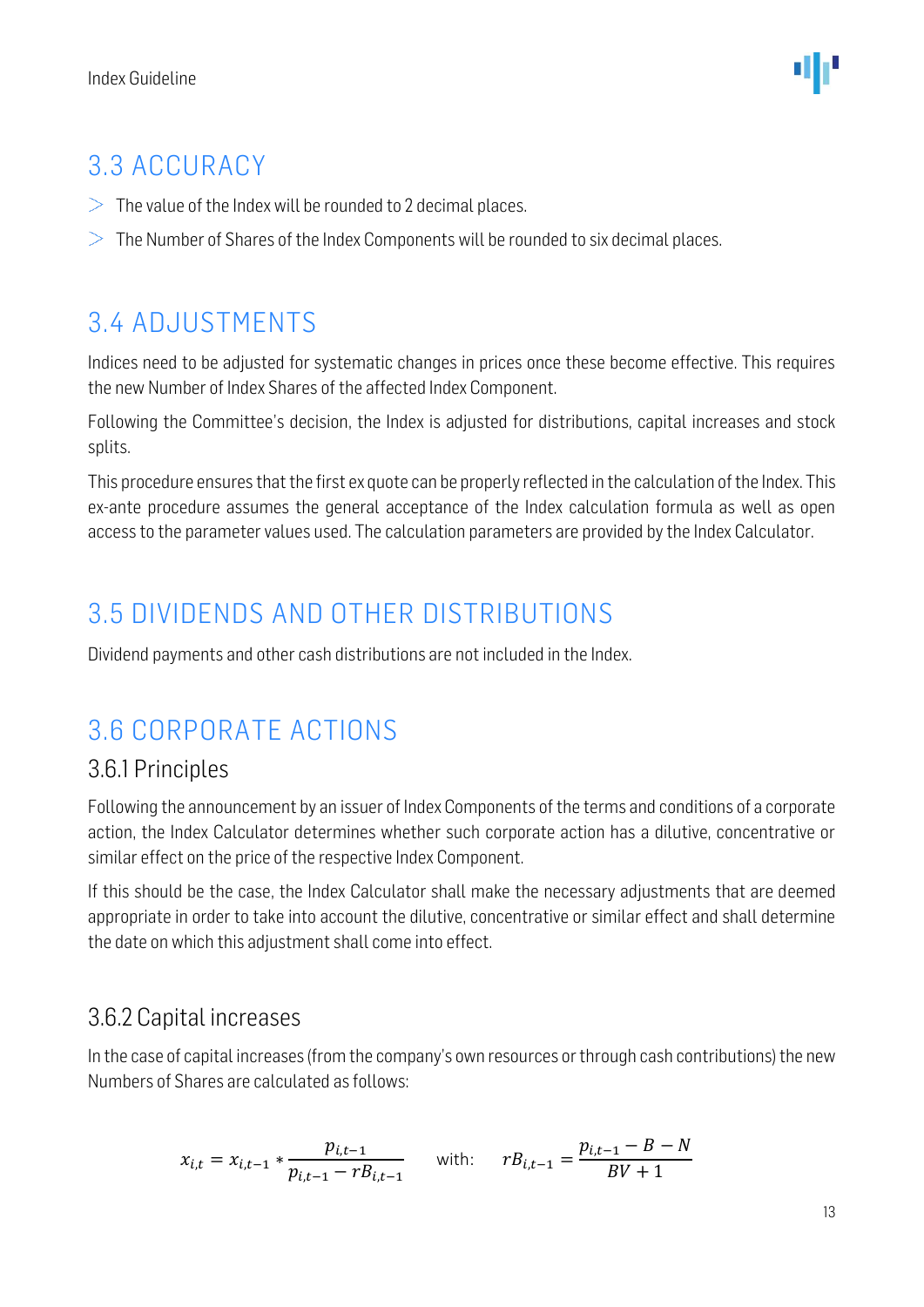with:

- $x_{i,t}$  = Number of Shares of Index Component i on the day of the distribution
- $x_{i,t-1}$  = Number of Shares of Index Component i on the day prior to the distribution
- $p_{i,t-1}$  = Closing price on the day prior to ex-date
- $rB_{i.t-1}$  = Calculated value of rights issue
- $B =$  Price of rights issue
- $N =$  Dividend disadvantage
- $BV =$  Subscription ratio

 $B = 0$  if capital is increased from the company's own resources.

The last dividend paid or the announced dividend proposal is applied as the dividend disadvantage. 3.5.3 Capital reductions

In the case of capital reductions, the new Number of Shares is determined as follows:

$$
x_{i,t} = x_{i,t-1} * \frac{1}{H_{i,t}}
$$

with:

 $H_{i,t}$  = Reduction ratio of the company on day t

 $x_{i,t}$  = Number of Shares of the affected Index Component on the day of the distribution

 $x_{i,t-1}$  = Number of Shares of the affected Index Component on the day prior to the distribution

#### <span id="page-13-0"></span>3.6.4 Share splits and par value conversions

In the case of share splits and par value conversions it is assumed that the prices change in ratio to the number of shares or to the par values. The new Number of Shares is calculated as follows:

$$
x_{i,t} = x_{i,t-1} * \frac{N_{i,t-1}}{N_{i,t}}
$$

with:

 $N_{i,t-1}$  = Former par value of security class i (or new number of shares)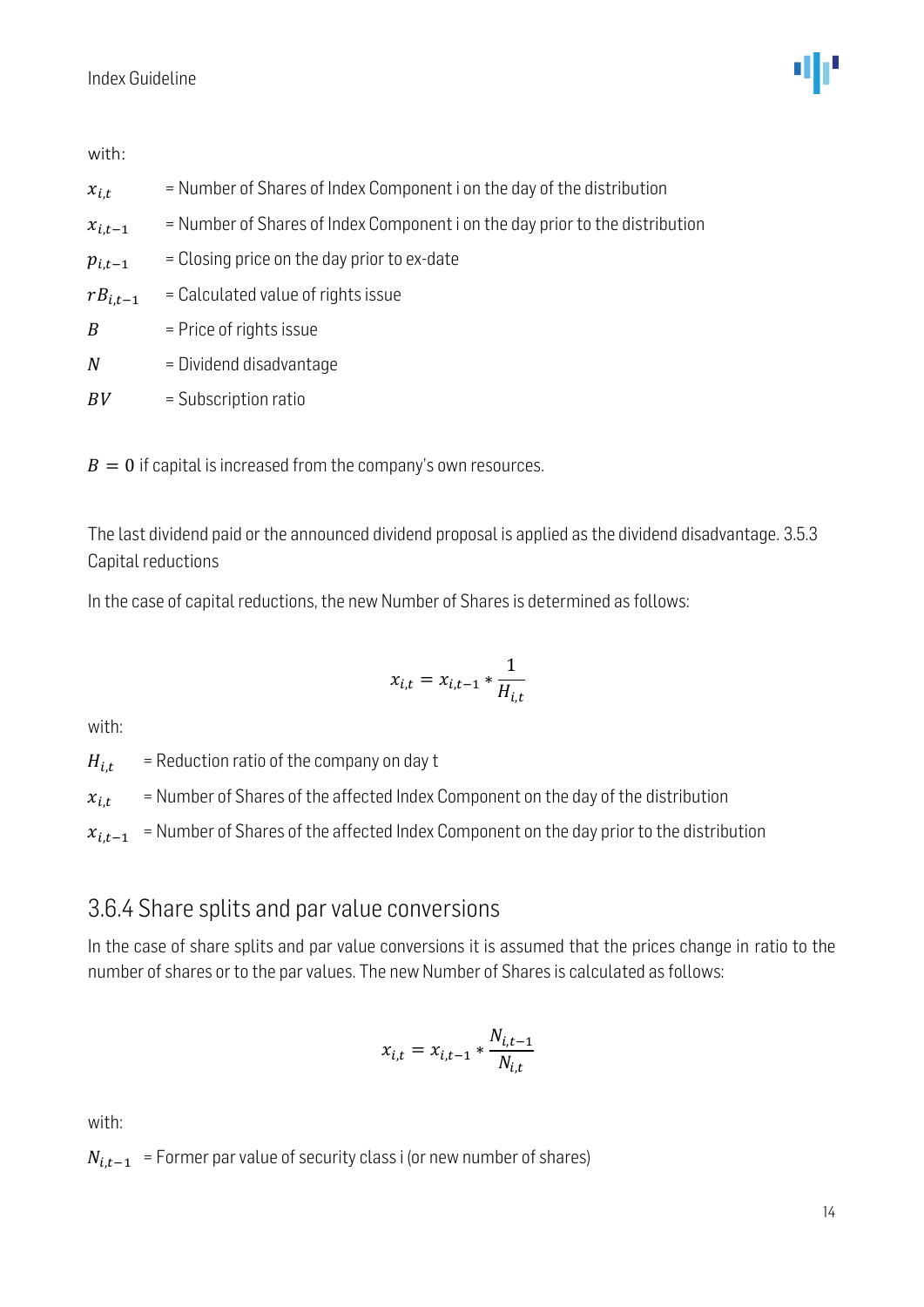- $N_{i,t}$  = New par value of security class i (or former number of shares)
- $x_{i,t}$  = Number of Shares of the affected Index Component on the day of the distribution
- $x_{i,t-1}$  = Number of Shares of the affected Index Component on the day prior to the distribution

### <span id="page-14-0"></span>3.7 MISCELLANEOUS

#### <span id="page-14-1"></span>3.7.1 Recalculation

Solactive AG makes the greatest possible efforts to accurately calculate and maintain its indices. However, the occurrence of errors in the index determination process cannot be ruled out. In such cases Solactive AG adheres to its publicly available [Correction Policy.](http://www.solactive.com/news/documents/)

#### <span id="page-14-2"></span>3.7.2 Market Disruption

In periods of market stress Solactive AG calculates its indices following predefined and exhaustive arrangements set out in its publicly available [Disruption Policy.](http://www.solactive.com/news/documents/)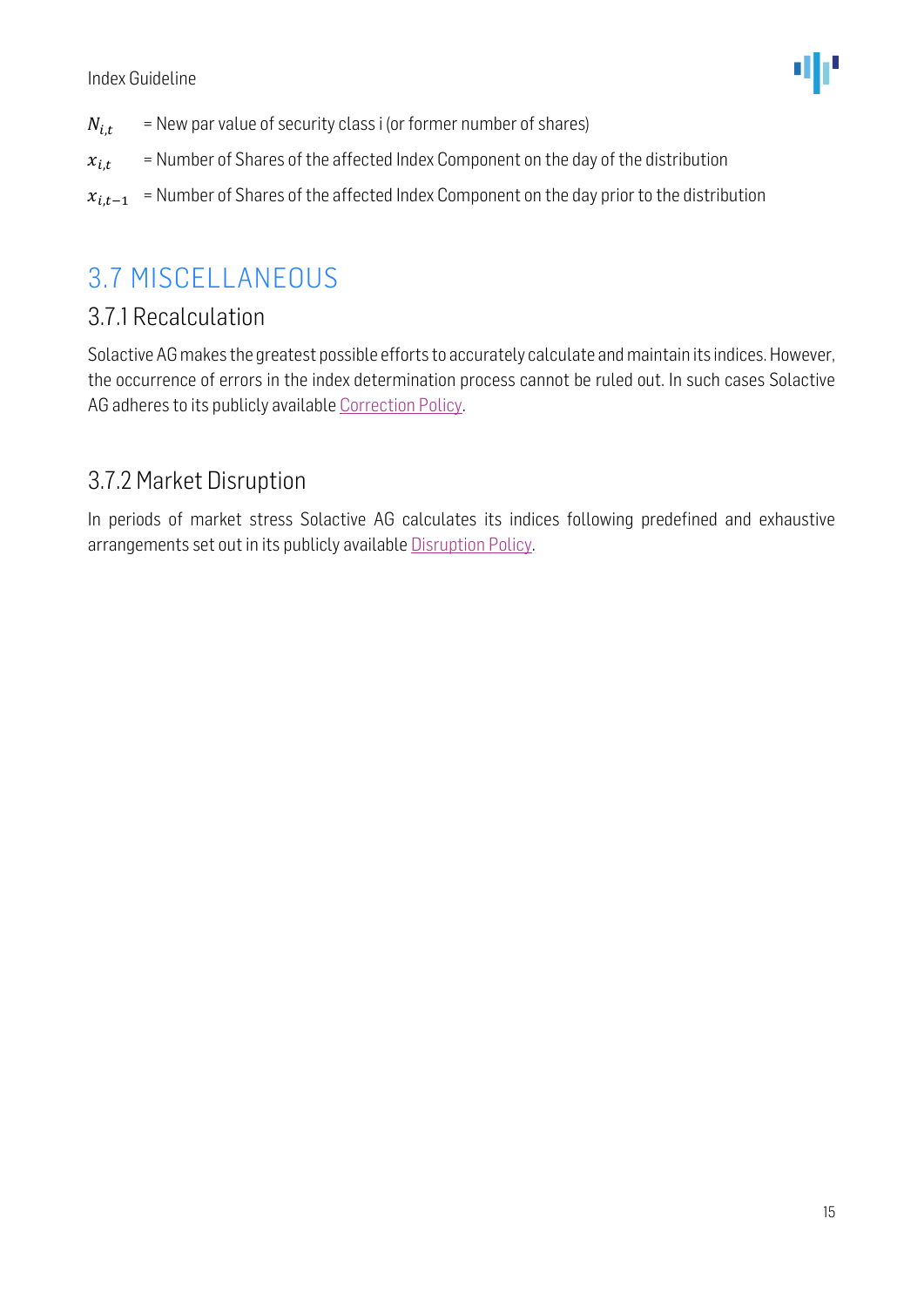Definitions

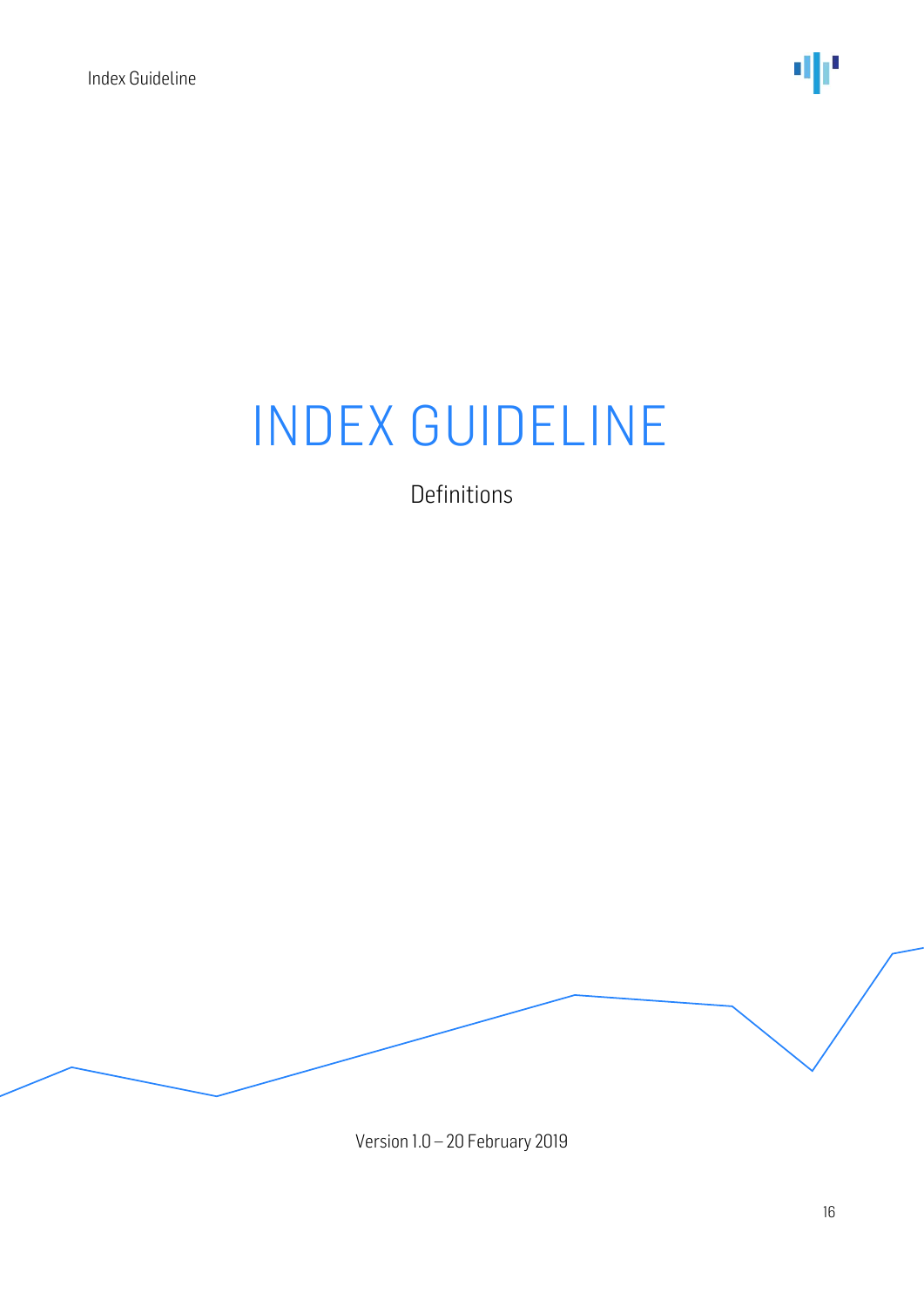## <span id="page-16-0"></span>4 DEFINITIONS

The "Index Component" is each share currently included in the Index.

The "Number of **Shares**" are in respect of an Index Component and any given Business Day the number or fraction of shares included in the Index. It is calculated for any Index Component as the ratio of (A) the Percentage Weight of an Index Component multiplied by the Index value and (B) its Trading Price (converted into the Index Currency according to the principles laid out in Section 1.4 of this document).

The "Percentage Weight" of an Index Component is the ratio of its Trading Price multiplied by its Number of Shares divided by the Index value.

In particular, an "Extraordinary Event" is

- $> a$  Merger
- $> a$  Takeover Bid
- $>$  a Delisting
- $\geq$  the Nationalization of a company
- $>$  Insolvency.

An Index Component is "**delisted**" if the Exchange announces pursuant to the Exchange regulations that the listing of, the trading in, or the issuing of public quotes on the Index Component at the Exchange has ceased immediately or will cease at a later date, for whatever reason (provided the Delisting is not because of a Merger or a Takeover Bid), and the Index Component is not immediately listed, traded or quoted again on an exchange, trading or listing system, acceptable to the Index Calculator.

"Insolvency" occurs with regard to an Index Component if (A) all shares of the respective issuer must be transferred to a trustee, liquidator, insolvency administrator or a similar public officer as result of voluntary or compulsory liquidation, insolvency or winding-up proceedings or comparable proceedings affecting the issuer of the Index Components or (B) the holders of the shares of this issuer are legally enjoined from transferring the shares.

A "Takeover Bid" is a bid to acquire, an exchange offer, or any other offer or act of a legal person that results in the related legal person acquiring as part of an exchange or otherwise more than 10% and less than 100% of the voting shares in circulation from the issuer of the Index Component or the right to acquire these shares, as determined by the Index Calculator based on notices submitted to public or self-regulatory authorities or other information considered by the Index Calculator to be relevant.

With regard to an Index Component, a "Merger" is

- (i) a change in the security class or a conversion of this share class that results in a transfer or an ultimate definite obligation to transfer all the shares in circulation to another legal person,
- (ii) a merger (either by acquisition or through forming a new structure) or a binding obligation on the part of the issuer to exchange shares with another legal person (except in a merger or share exchange under which the issuer of this Index Component is the acquiring or remaining company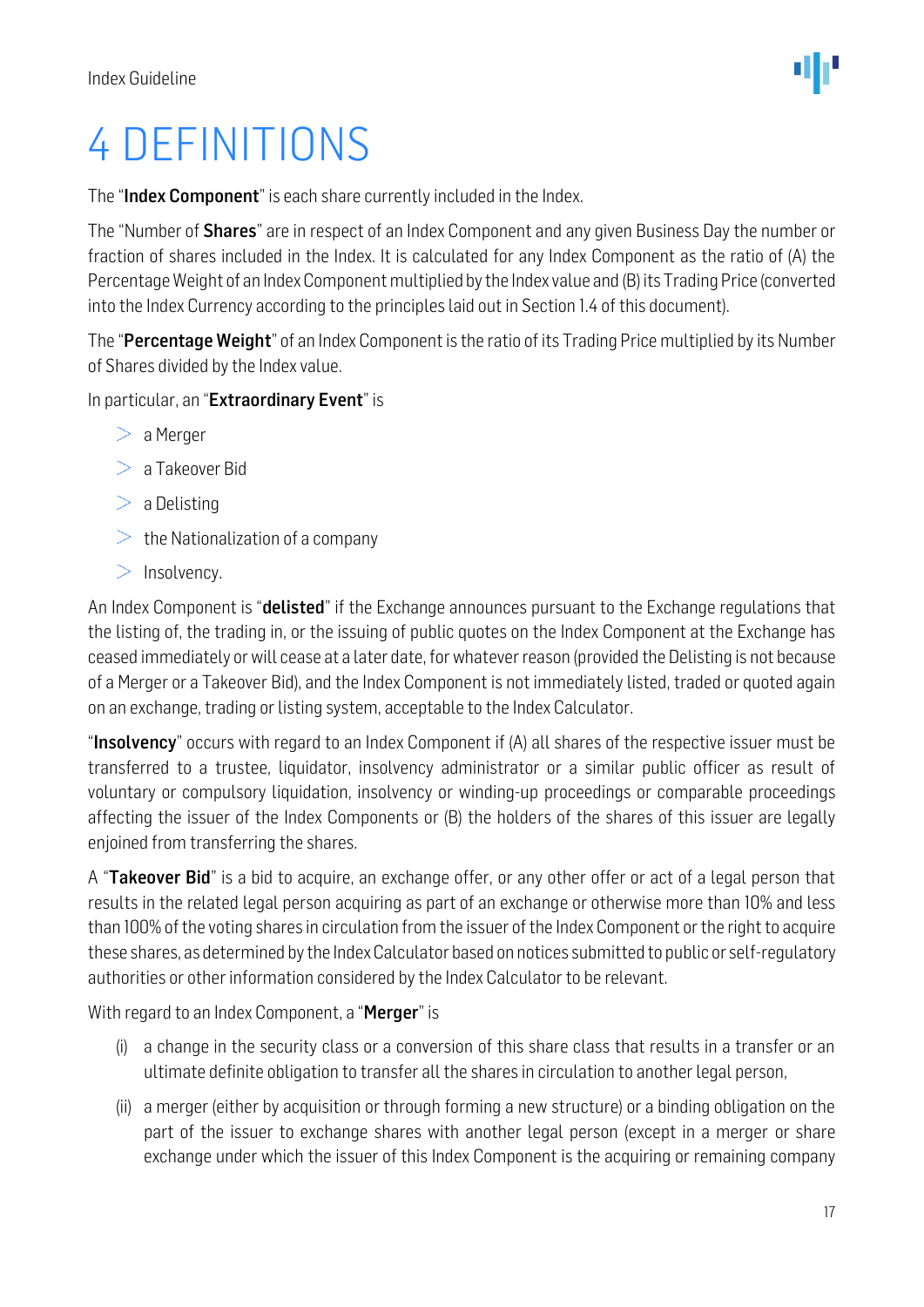and which does not involve a change in security class or a conversion of all the shares in circulation),

- (iii) a takeover offer, exchange offer, other offer or another act of a legal person for the purposes of acquiring or otherwise obtaining from the issuer 100% of the shares issued that entails a transfer or the irrevocable obligation to transfer all shares (with the exception of shares that are held and controlled by the legal person), or
- (iv) a merger (either by acquisition or through forming a new structure) or a binding obligation on the part of the issuer of the share or its subsidiaries to exchange shares with another legal person, whereby the issuer of the share is the acquiring or remaining company and it does not involve a change in the class or a conversion of the all shares issued, but the shares in circulation directly prior to such an event (except for shares held and controlled by the legal person) represent in total less than 50% of the shares in circulation directly subsequent to such an event.

The "Merger Date" is the date on which a Merger is concluded or the date specified by the Index Calculator if such a date cannot be determined under the law applicable to the Merger.

"Nationalization" is a process whereby all shares or the majority of the assets of the issuer of the shares are nationalized or are expropriated or otherwise must be transferred to public bodies, authorities or institutions.

The "Exchange" is, in respect of the Index and every Index Component, the respective primary exchange where the Index Component has its primary listing. The Committee may decide to declare a different stock exchange the "Exchange" for trading reasons, even if the company is only listed there via a Stock Substitute.

A "Stock Substitute" includes in particular, American Depository Receipts (ADR) and Global Depository Receipts (GDR).

With regard to an Index Component (subject to the provisions given above under "Extraordinary Events") the "Trading Price" in respect of a Trading Day is the closing price on this Trading Day determined in accordance with the Exchange regulations. If the Exchange has no closing price for an Index Component, the Index Calculator shall determine the Trading Price and the time of the quote for the share in question in a manner that appears reasonable to it.

A "**Trading Day**" is in relation to the Index or an Index Component a Trading Day on the Exchange (or a day that would have been such a day if a market disruption had not occurred), excluding days on which trading may be ceased prior to the normal Exchange closing time. The Index Calculator is ultimately responsible as to whether a certain day is a Trading Day with regard to the Index or an Index Component or in any other connection relating to this document.

The "Index Calculator" is Solactive AG or any other appropriately appointed successor in this function.

The "Index Currency" is USD.

The "Market Capitalisation" is with regard to each of the securities in the Index on a Selection Day the share class-specific Market Capitalisation for any security in the Index Universe. It is calculated as the multiplication of the shares outstanding (as sourced from data vendors) with the Trading Price of the share class as of the respective Selection Day.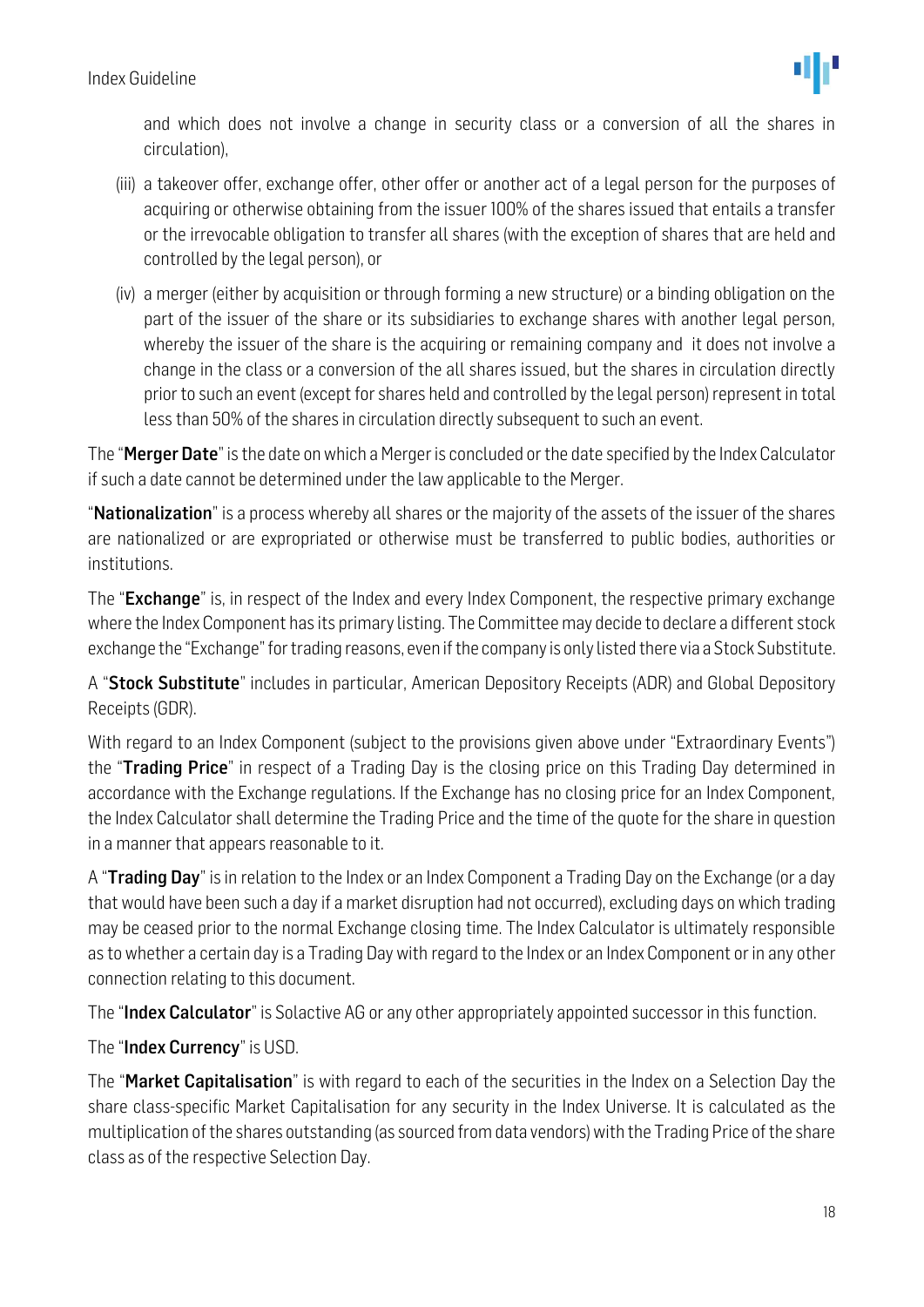

A "Business Day" is any weekday from Monday to Friday, except if either Tokyo Stock Exchange, Korea Stock Exchange, or Hong Kong Stock Exchange is closed for trading. To clarify, if one of the before mentioned stock exchanges is closed, the Index is not being calculated. This holiday scheme has been applied in the historical simulation starting from 01 January 2018. No Index holidays have been taken into account prior to this date.

The "Adjustment Day" is the after close of business of the last business day of March, June, September, and December.

#### A "Market Disruption Event" occurs if

- 1. one of the following events occurs or exists on a Trading Day prior to the opening quotation time for an Index Component:
	- A) trading is suspended or restricted (due to price movements that exceed the limits allowed by the Exchange or an Affiliated Exchange, or for other reasons):
	- 1.1. across the whole Exchange; or
	- 1.2. in options or futures contracts on or with regard to an Index Component or an Index Component that is quoted on an Affiliated Exchange; or
	- 1.3. on an Exchange or in a trading or quotation system (as determined by the Index Calculator) in which an Index Component is listed or quoted; or
	- B) an event that (in the assessment of the Index Calculator) generally disrupts and affects the opportunities of market participants to execute on the Exchange transactions in respect of a share included in the Index or to determine market values for a share included in the Index or to execute on an Affiliated Exchange transaction with regard to options and futures contracts on these shares or to determine market values for such options or futures contracts.
- 2. trading on the Exchange or an Affiliated Exchange is ceased prior to the "**Normal Exchange Closing** Time", which is the time at which the Exchange or an Affiliated Exchange is normally closed on working days without taking into account after-hours trading or other trading activities carried out outside the normal trading hours. An exception to this classification as a Market Disruption Event is where the early cessation of trading is announced by the Exchange or Affiliated Exchange on this Trading Day at least one hour before
	- 2.1. the actual closing time for normal trading on the Exchange or Affiliated Exchange on the Trading Day in question or, if earlier.
	- 2.2. the closing time (if given) of the Exchange or Affiliated Exchange for the execution of orders at the time the quote is given.
- 3. a general moratorium is imposed on banking transactions in the country in which the Exchange is resident if the above-mentioned events are material in the assessment of the Index Calculator, whereby the Index Calculator makes its decision based on those circumstances that it considers reasonable and appropriate.